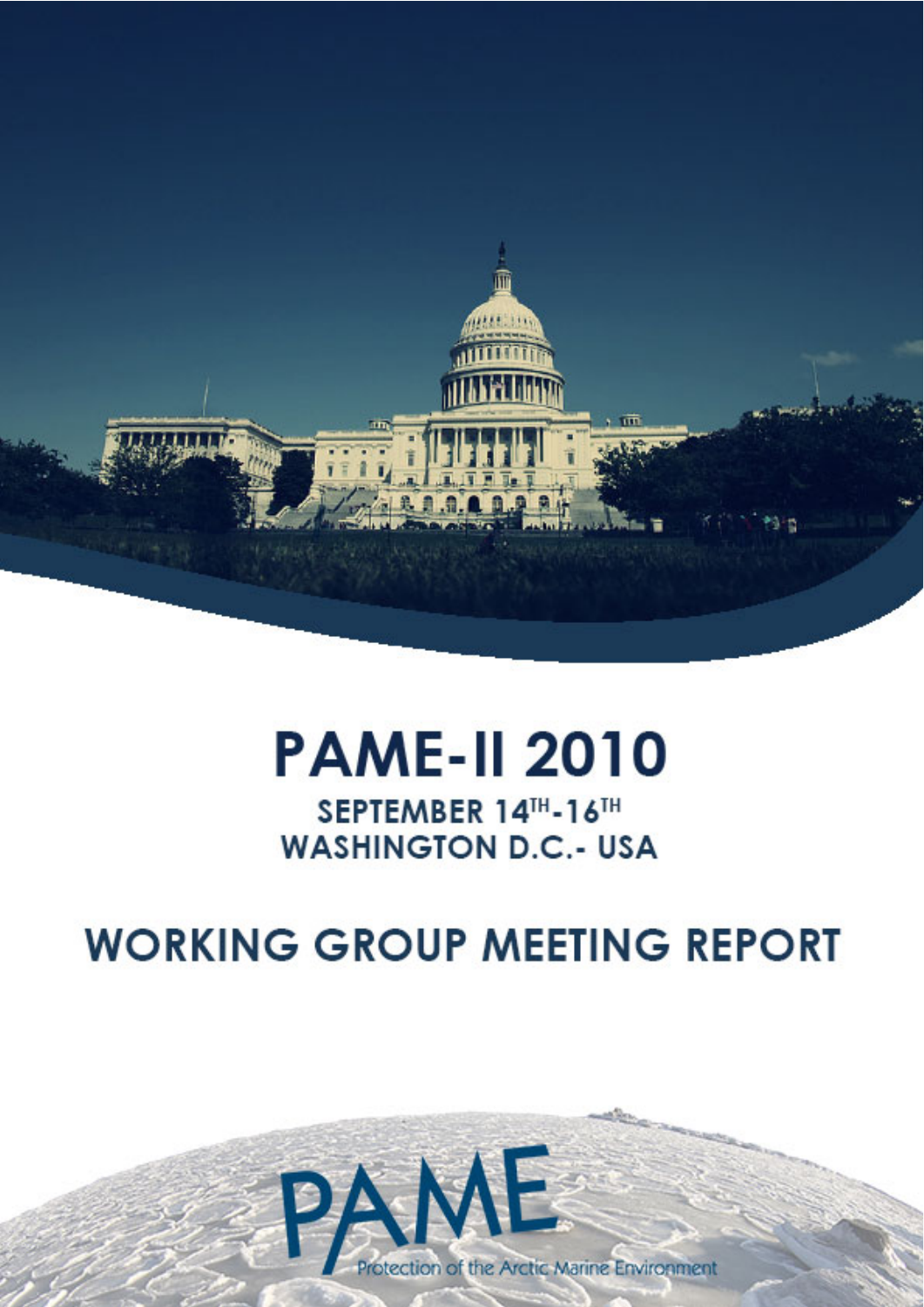

## RECORD OF DECISIONS AND FOLLOW-UP ACTIONS PAME II-2010 (14-16 September 2010) Arctic Marine Shipping Assessment (Agenda Item 4)

- ¾ *Welcome the follow-up activities on AMSA Recommendations:* 
	- o *I(B) actions 1 and 2 : Work is underway in IMO to develop a mandatory Polar Code by 2012. Denmark will inform PAME I – 2011 on the progress in IMO. AC countries are encouraged to cooperate on the issue in relevant IMO meetings.*
	- o *I(B) action 3 – Norway and USA co-leads.*
		- 9 *Agree on ToR and to carry out at least the first two objectives of Phase I of the ToR by 31 December 2010 and, if additional funds are available, carry out objectives 3 and 4 of the ToR as well as an analysis of HFO air emissions, including black carbon.*
		- 9 *Agree that the geographical scope of the Arctic sea area to be addressed in the project will be the same as used by the IMO.*
		- 9 *Agree that the Contact Group be utilized as points of contact to gather national information needed by the consultant. Countries are asked to confirm points of contact and their details.*
		- 9 *Agree to provide a report on Phase I, and to propose possible next steps, including a draft terms of reference, for Phase II of the project, for discussion at the PAME-I 2011 with the view to present a proposal to the Arctic Council Ministers in 2011 for their consideration and possible inclusion in the PAME Work Plan 2011-2013.*
	- $\circ$  *I(C) Agree that implementation of I(C) should be considered by PAME at a later stage when the work in IMO to develop a mandatory Polar Code has been finalized.*
	- o *I(D) action 1 – Work is ongoing at IMO on several initiatives to improve passenger vessel safety. Denmark will update PAME on IMO progress at PAME I-2011. USA will co-lead.*
	- o *I(D) action 2 – Invite Denmark and USA to send a letter to Arctic Council countries seeking information on cruise industry and AC State best practices and standards related to safety and environmental protection, and to report, including proposed recommendations for additional actions by PAME at PAME I-2011. Welcome the information from the Cruise Lines International Association, and strongly encourage cruise ship operators to continue to develop, implement and share their own best practices for operating in such conditions. Take note of the Association of Arctic Expedition Cruise Operators' (AECO) invitation to PAME to speak at its conference in Oslo in October 2010. Invite a representative from AECO and the*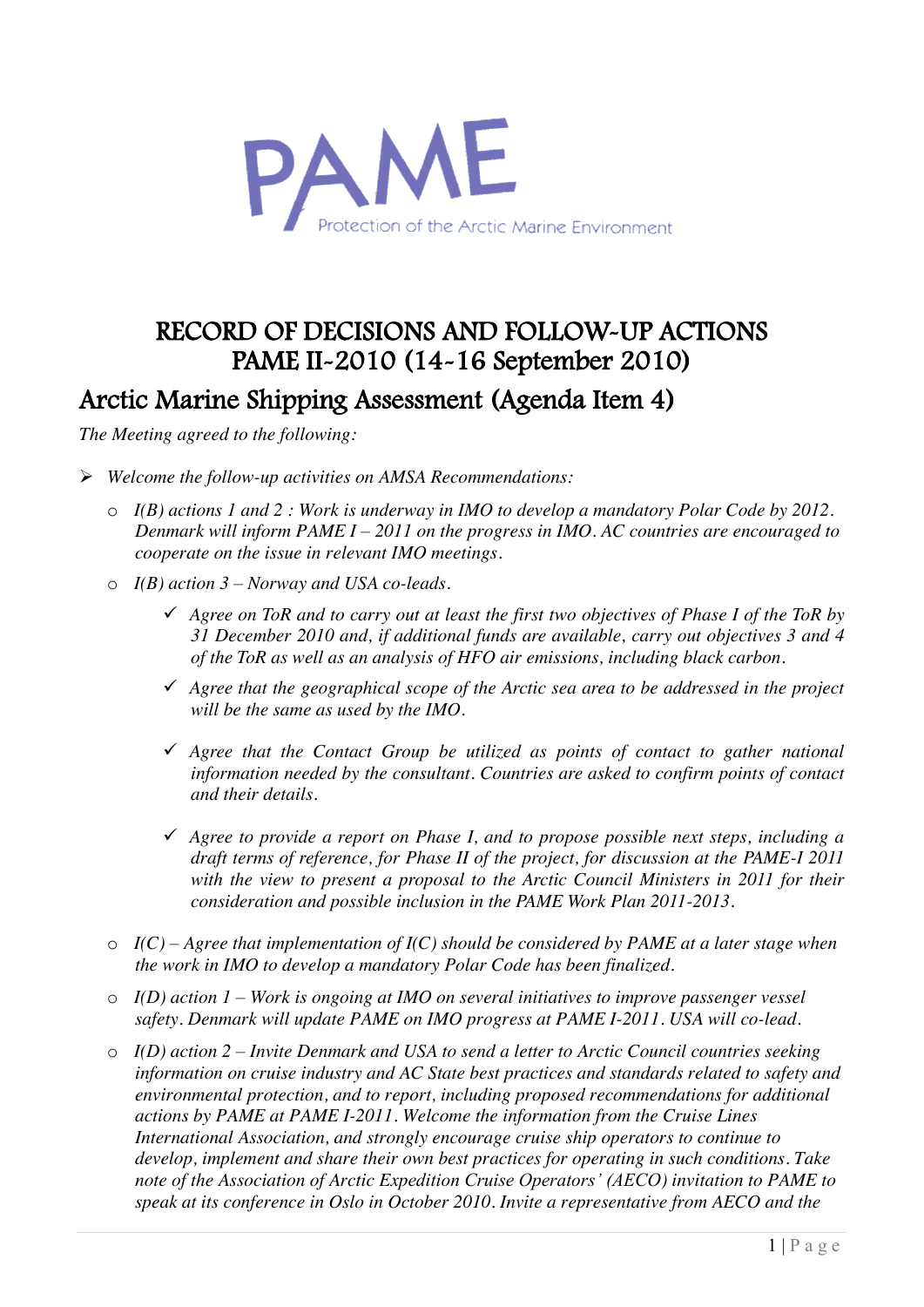*European Cruise Council (ECC) to present on industry standards and best practices for Arctic cruise tourism to PAME I-2011.*

- o *II(A) – Welcome the offer from AIA and Saami Council to co-lead a scoping paper on possible project on advancing survey of Indigenous Marine Use to the PAME I-2011 Meeting.*
- o *II(C) – Welcome the information from AMAP/CAFF/SDWG on the progress on the follow-up of II(C) on the identification of areas of heightened ecological and cultural significance, and look forward to the final report to be presented to PAME-I 2011.*
- o *II(D) – Welcome the offer from Norway to take a lead in proposing a project on the implementation of II (D) for the discussion at PAME-I 2011, and invite other countries to colead the work with the view to present a proposal to the Arctic Council Ministers in 2011 for their consideration and possible inclusion in the PAME Work Plan 2011-2013.*
- o *II(G) – PAME Chair/Secretariat to send a letter inviting AMAP and CAFF to assess the effects on marine mammals due to ship noise, disturbance and strikes in Arctic waters, taking note of relevant documents by organizations such as IMO, IWC, ASCOBAN and NAMMCO.*
- ¾ *Remind Arctic Council countries to be mindful of domestic/national obligations to consult with Arctic indigenous peoples on relevant shipping matters, including IMO activities as appropriate.*
- ¾ *Welcome the information from EPPR on their follow-up activities on AMSA Recommendations II(F) and III(C), and invite EPPR to inform on progress to PAME I-2011.*
- ¾ *AMSA co-leads (Canada, Finland and the United States) to produce a draft status report on the follow-up of AMSA recommendations to the 2011 Arctic Council Ministerial meeting, for consideration at PAME I-2011.*

## Ecosystem Approach (Agenda Item 5)

- ¾ *Welcome the progress report from the co-leads Norway and USA on behalf of the PAME Group of Experts on the Ecosystem Approach to Management.*
- ¾ *Welcome the proposal from Norway to convene a workshop in Tromso, Norway in connection with the Arctic Frontier Conference 28-29 January 2011 (tbc) to consider remaining boundary issues for the LMEs and review existing reporting on ecosystem status. The workshop will:*
	- o *Review and update the working map on Arctic LMEs and provide justification for the chosen boundaries based on ecological criteria.*
	- o *Prepare a synthesis of existing or planned reports on ecosystem status, trends and pressures for regional ecosystems in the Arctic area.*
- ¾ *The EA leads are requested to send out an invitation and workshop agenda to PAME as soon as possible and PAME is urged to participate in the workshop and ensure the representation of respective experts and provide information on recent, ongoing and/or planned reports on the status of the Arctic marine ecosystems (draft letter of invitation in Annex X).*
- ¾ *The EA leads are urged to invite AMAP and CAFF secretaries and chairs to take part in the planning of the workshop in an effort to coordinate existing and future work on EA to management, and seek balance participation of experts according to themes and geography.*
- ¾ *Request the EA Group of Experts to report on progress and implementation as per the EA Work Plan 2009-2011, and outline the work planned to be accomplished during the 2011-2013 for inclusion into the PAME Work Plan at the PAME I-2011 meeting.*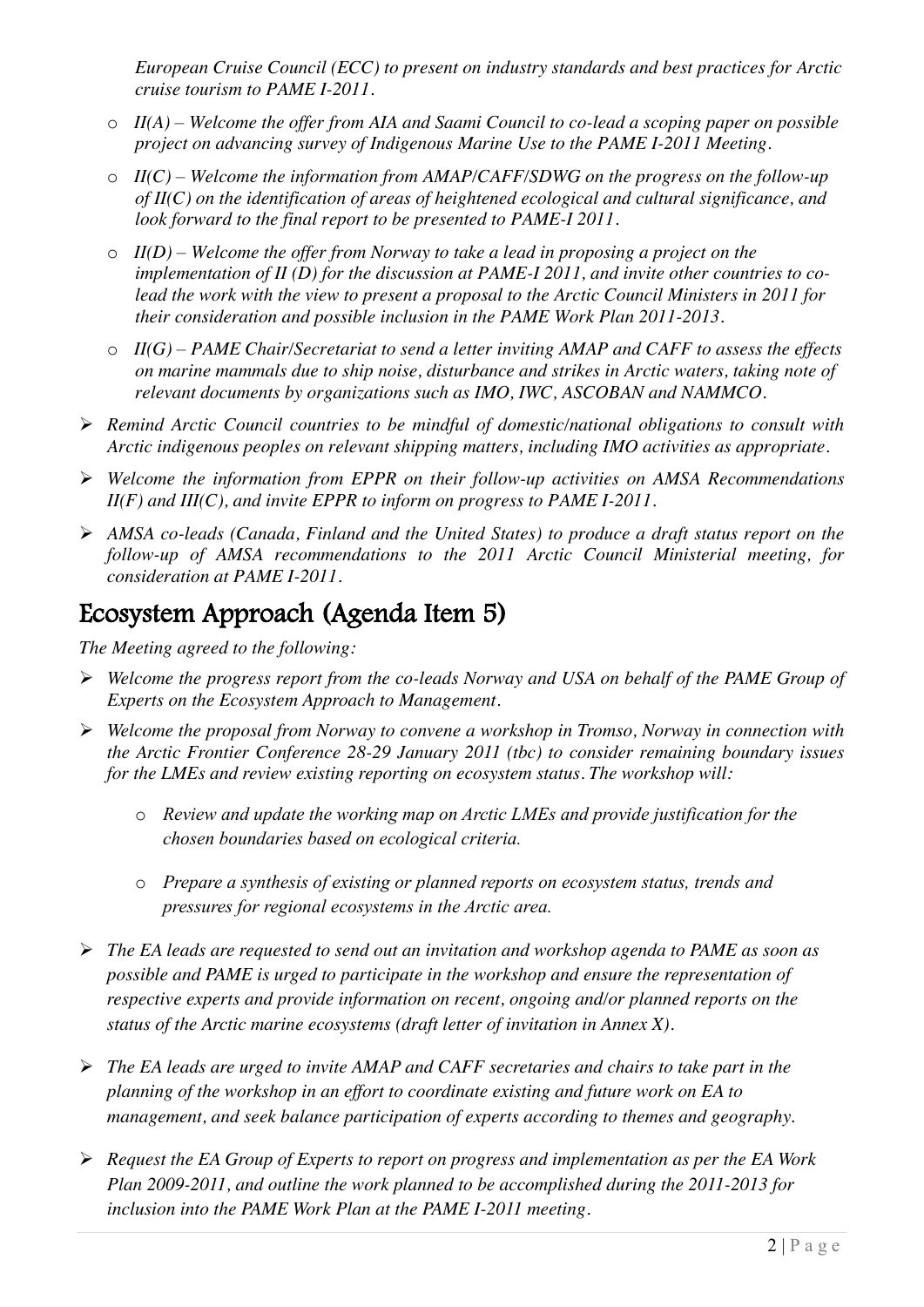## Follow up on the 2009 Offshore Oil and Gas Guidelines (Agenda Item 6)

*The Meeting agreed to the following:*

- ¾ *Those countries that have not yet provided links of relevant homepages on respective EIA reports and practices to the PAME Secretariat are encouraged to do so for posting on the PAME homepage as a means of information sharing.*
- ¾ *Welcome the offer by USA to develop a draft project proposal on OOGG follow-up activities for consideration by the PAME I-2011 meeting for possible inclusion into the 2011-2013 PAME Work Plan. 1st draft to be sent out to PAME by 16th of October 2010 for comments.*

## Follow up on the 2009 RPA (Agenda Item 6)

*The Meeting agreed to the following:*

- ¾ *Await the outcome of the GPA survey results and request the PAME Secretariat in cooperation with IPS, to coordinate with the GPA work on next steps on the consideration of a clearing house mechanism and provide status on this work intersessionally.*
- ¾ *Welcome the update on status, preliminary results and follow-up of the Russian NPA-Arctic Project including implementation of a number of demonstration and pilot projects, the completion of a set of Pre-Investment Studies (PINS), and the development, approval and implementation of the Strategic Action Programme for the Protection of the Environment in the Arctic Zone of the Russian Federation.*

## Arctic Ocean Review Project (AOR) (Agenda Item 7)

- ¾ *AOR Workshop Summary available 30th of September to include high level summary with workshop presentations attached. Both the AOR Workshop Summary and the presentations to be made posted on the PAME homepage.*
- ¾ *Process and timeline to finalize Phase I of the AOR Project:*
	- o *24th of September – submission for the SAO meeting 19-20 October the 13th of August draft AOR Phase I Report in addition to summary of comments from the AOR Workshop and PAME II-2010 meeting to SAOs to inform of status and seek their guidance if needed.*
	- o *28th of September - Deadline for comments on the 13th of August draft AOR Phase I to be sent to the PAME Secretariat.*
	- o *1st of November – revised draft AOR Phase I Report to be sent to AOR Project Expert Group (cc'd to PAME HoDs) with deadline of comments 1st of December*
	- o *1st of December – 10th of January 2011 – Based on comments from AOR PEGs, AOR leads to prepare a final draft AOR Phase I Report.*
	- o *10th of January 2011 – Final draft AOR Phase I Report and a draft Phase II AOR project plan to be distributed for comments for the PAME I -2011 meeting (tentative early February)*
	- o *Mid-Feb – mid-March – work out and finalize any outstanding issues and finalize workplan/timeline for AOR Phase II as per PAME I-2011 decision.*
	- o *mid-March – Deadline for final submission for the Ministerial Meeting 12th of May 2011.*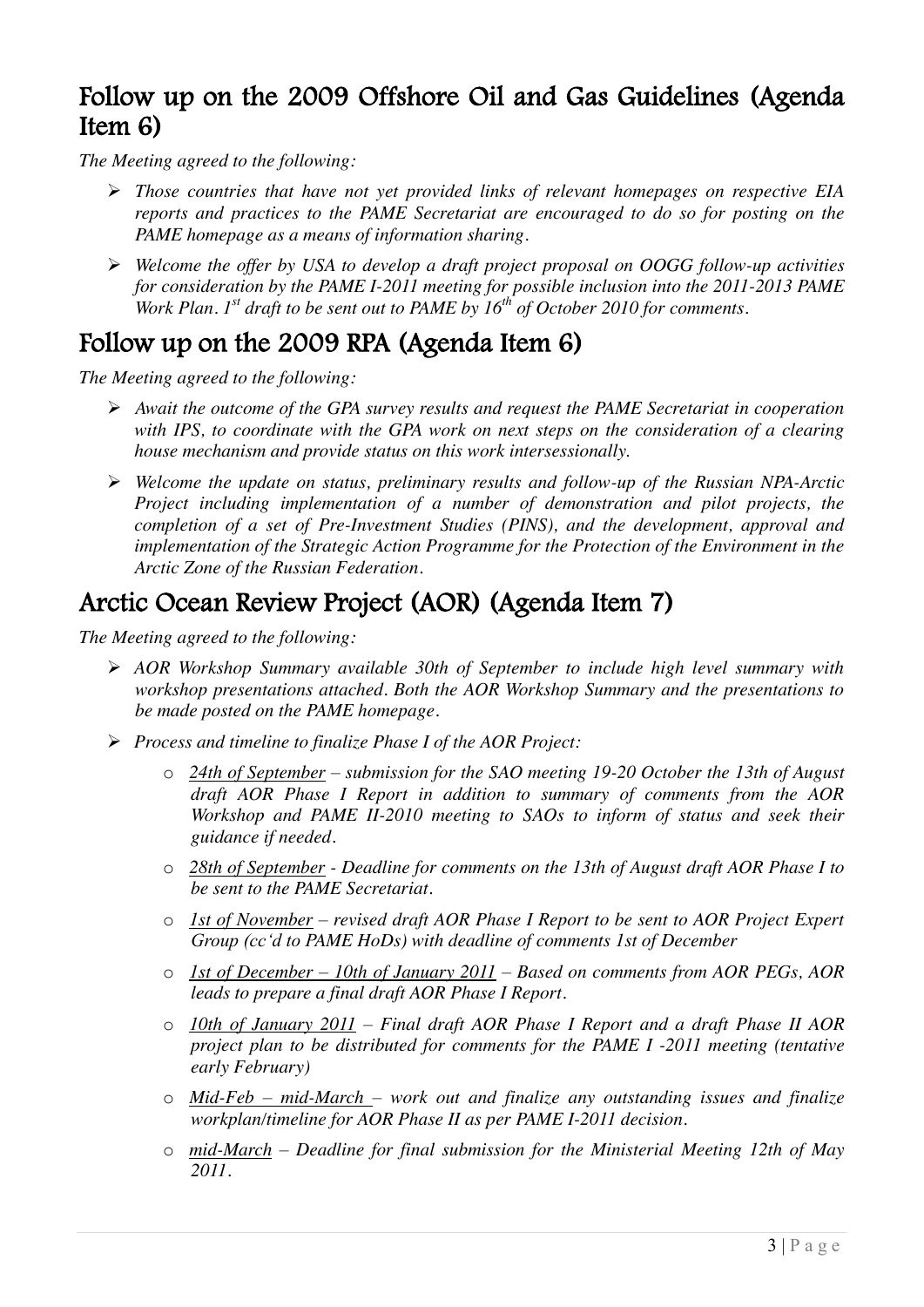## PAME Work Plan 2011-2013 (Agenda Item 8)

*The Meeting agreed to the following:*

- ¾ *PAME Chair and Secretary to prepare a 2nd draft of the PAME 2011-2013 Work Plan, based on the discussions at this Meeting and send out to PAME for comments by end of October.*
- ¾ *PAME representatives to provide comments and indications/confirmations on leads for the continuation on existing PAME activities, proposals for new projects/activities and lead responsibilities by end of November.*
- ¾ *Welcome the offer by Norway to lead the review of the AMSP and prepare a project proposal for the discussion at PAME-I 2011, and invite other countries to co-lead the work with the view to present a proposal to the Arctic Council Ministers in 2011 for their consideration and possible inclusion in the PAME Work Plan 2011-2013. PAME Chair/Secretariat to invite the other working groups to consider the inclusion of this activity in their respective work plans for 2011-2013.*
- ¾ *PAME Chair/Secretariat to revise accordingly and send out prior to the PAME I-2011 meeting for review and agreement on PAME Work Plan 2011-2013 for submission to SAOs and Ministerial meeting.*

## PAME Deliverables for the 2011 Ministerial (Agenda Item 10)

*The Meeting agreed to the following:*

- ¾ *PAME Chair and Secretary to distribute draft PAME contributions to the SAO Report and the 2011 Ministerial Declaration by mid-November for comments and final approval at the PAME I-2011 meeting and submission to the SAOs.*
- ¾ *Proposed preliminary list of deliverables to the 2011 Ministerial as per the discussions at the PAME II-2010 are as follows:*
	- o *Phase I Report on the HFO project (Norway/USA)*
	- o *Report on the follow-up of II(C) on the identification of areas of heightened ecological and cultural significance (as prepared by AMAP/CAFF/SDWG).*
	- o *AMSA status report on the follow-up of AMSA recommendations (Canada, Finland and the United States)*
	- o *AOR Phase I Report and AOR Workshop Summary (Canada/Iceland/Norway/Russia/USA)*
	- o *EA Workshop Report (as per workshop planned 28-29 January 2011 (tbc) in Tromsö, Norway) to include a revised Arctic LME map.*
	- o *2011-2013 PAME Work Plan*

## PAME Administration Next Meeting (Agenda Item 11)

- ¾ *Invite PAME delegations to include IMO experts in their delegations to the PAME I-2011 meeting.*
- ¾ *PAME Chair to present status and progress on the AMSA follow-up, the AOR Project and the general timeline, milestones and list of potential Ministerial deliverables to the upcoming SAO meeting 19-20 October 2010.*
- ¾ *The timing and location of the next PAME Meeting no later then mid-February 2011 in order to meet the 30 day deadline for the mid-March SAO meeting. PAME Chair to consult with delegations on the most appropriate time. Location in Norway with details to be provided.*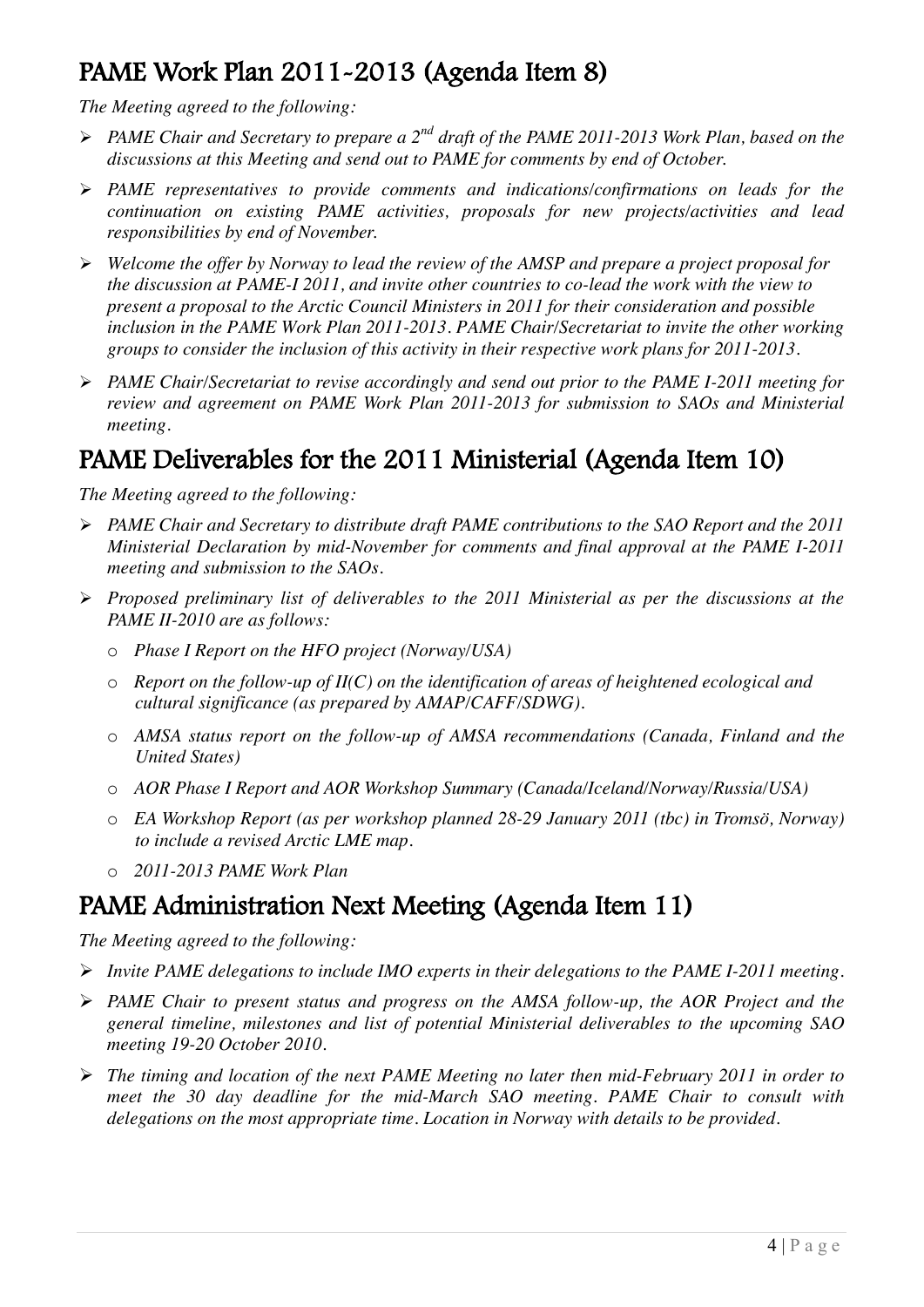

## **PAME II – 2010: 14-16 September Draft Agenda with Timeline**

The upcoming PAME Working Group meeting (PAME II-2010) will be held in Washington D.C., USA from 14-16 of September 2010 at the facilities of the Consortium for Ocean Leadership (COL)

Discussions will take place in English. The Meeting will convene at 12:00 noon on Tuesday the 14<sup>th</sup> of September and end at  $12.00$  noon on the  $16<sup>th</sup>$  of September.



PAME delegations are invited to include IMO experts in their delegations to the PAME II-2010 meeting.

The aim of this Meeting is as follows:

- 1. Leads to provide status on progress to date and propose timeline to finalize respective activities/projects for deliverables to the 2011 Ministerial meeting.
- 2. Agree on timeline/milestones of actions and activities needed up to 2011 Ministerial with particular focus on deliverables to the next SAO meeting 19-20 October 2010 and the need for a PAME meeting in February 2011 which would serve the purpose of agreeing to final version of deliverables to the Ministerial meeting  $12<sup>th</sup>$  of May 2011 to include final draft of the PAME Work Plan 2011-2013 and a draft text for the 2011 Ministerial Declaration.
- 3. Compile proposed activities and projects for inclusion into the PAME Work Plan 2011-2013 to include draft content, new proposed projects and indications of lead responsibility.

Below is a list of main PAME meeting agenda items with a proposed timeline.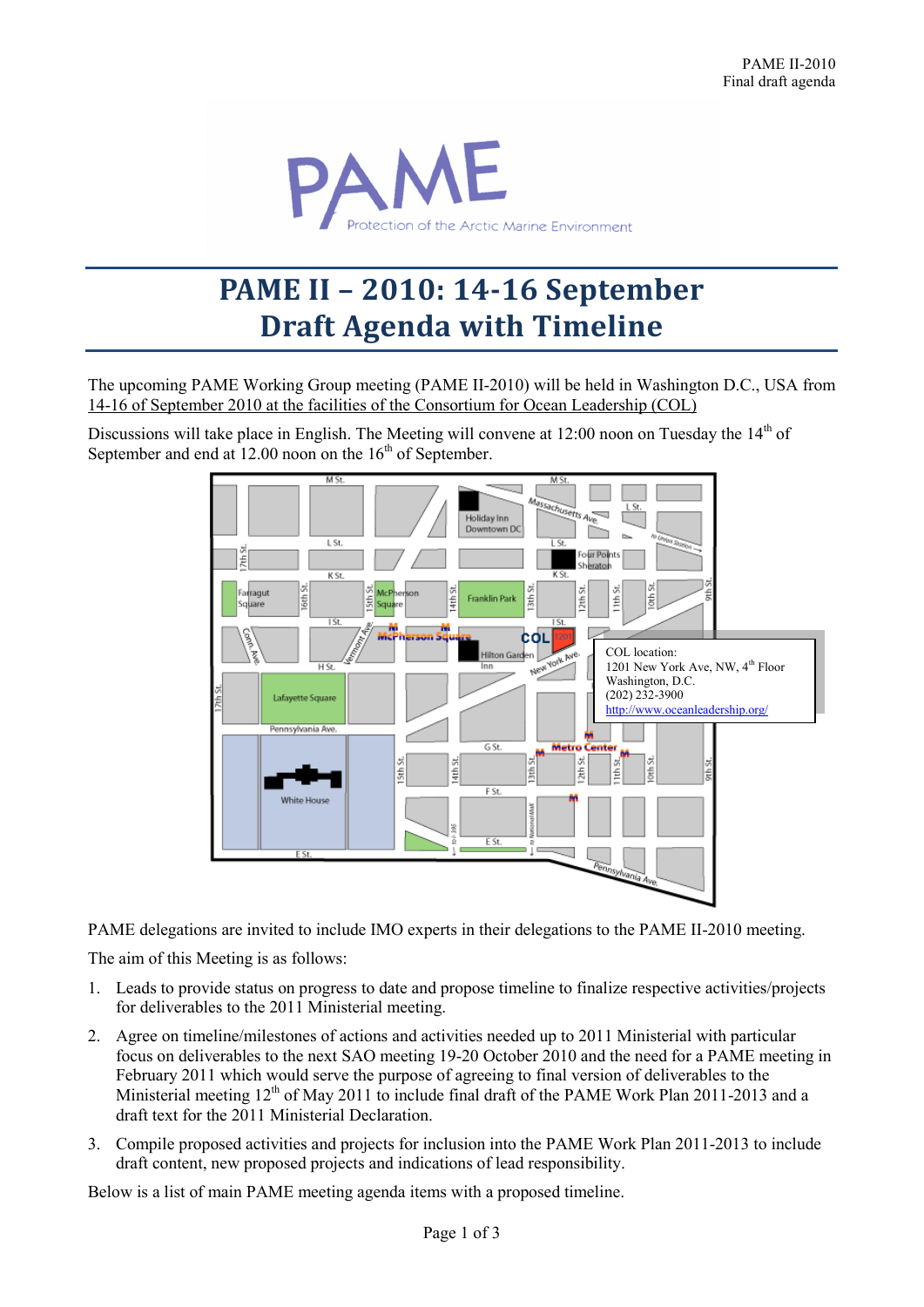Coffee breaks: 10:00-10:15 and 15:00-15:15 - Lunch break: 12:00-13:00

## **TUESDAY, September 14**

#### **13:00-14:00**

- **Item 1:** Opening of the Meeting (TBD)
- **Item 2:** Introduction and Adoption of the Agenda (PAME Chair)
- **Item 3:** Information from the Chair and the Secretariat
	- ¾ Outcomes/Guidance from the SAO meeting 28-29 April 2010
	- $\triangleright$  Deputy Ministers meeting 27<sup>th</sup> of May and the Arctic Council Information Day 28<sup>th</sup> of May.
	- $\triangleright$  Environmental Ministers meeting 8-11 June 2010 (Denmark)
	- ¾ Next Ministerial meeting and guidance from SAOs on deadlines, process etc. (if available)
	- $\triangleright$  Upcoming Arctic Council related meetings

#### **Breakout Session for the Ecosystem Approach Expert Group 15:30-17:30 parallel to plenary**

#### **14:00-17:00**

#### **Item 4:** Arctic Marine Shipping Assessment follow-up activities

- $\triangleright$  Progress reporting and next steps on the following AMSA Recommendations:
	- $\circ$  I(B) IMO Measures for Arctic Shipping, actions 1 and 2 (Denmark)
	- $\circ$  I(B) IMO Measures for Arctic Shipping action 3 (Norway and USA). Interim Report on: *Compilation of existing knowledge on risks related to, and effects on, the environment in the high Arctic from use, carriage and spills of heavy fuel oils (HFO) from ships, including status of international regulations to reduce the identified risks and effects.*
	- $\circ$  1(C) Uniformity of Arctic Shipping Governance (Chair/Secretariat)
	- $\circ$  II(C) Areas of Heightened Ecological and Cultural Significance (AMAP/CAFF)
	- $\circ$  II(D) Specially Designated Arctic Marine Areas, Denmark to inform on progress and propose a way forward
	- $\circ$  II(F) Oil Spill Prevention and III (C) EPPR to provide update on respective follow-up activities
- $\triangleright$  AMSA Status Report to the 2011 Ministerial meeting (Canada, Finland and the United States).

#### **RECEPTION at 17:30 at the meeting facilities and hosted by IUCN**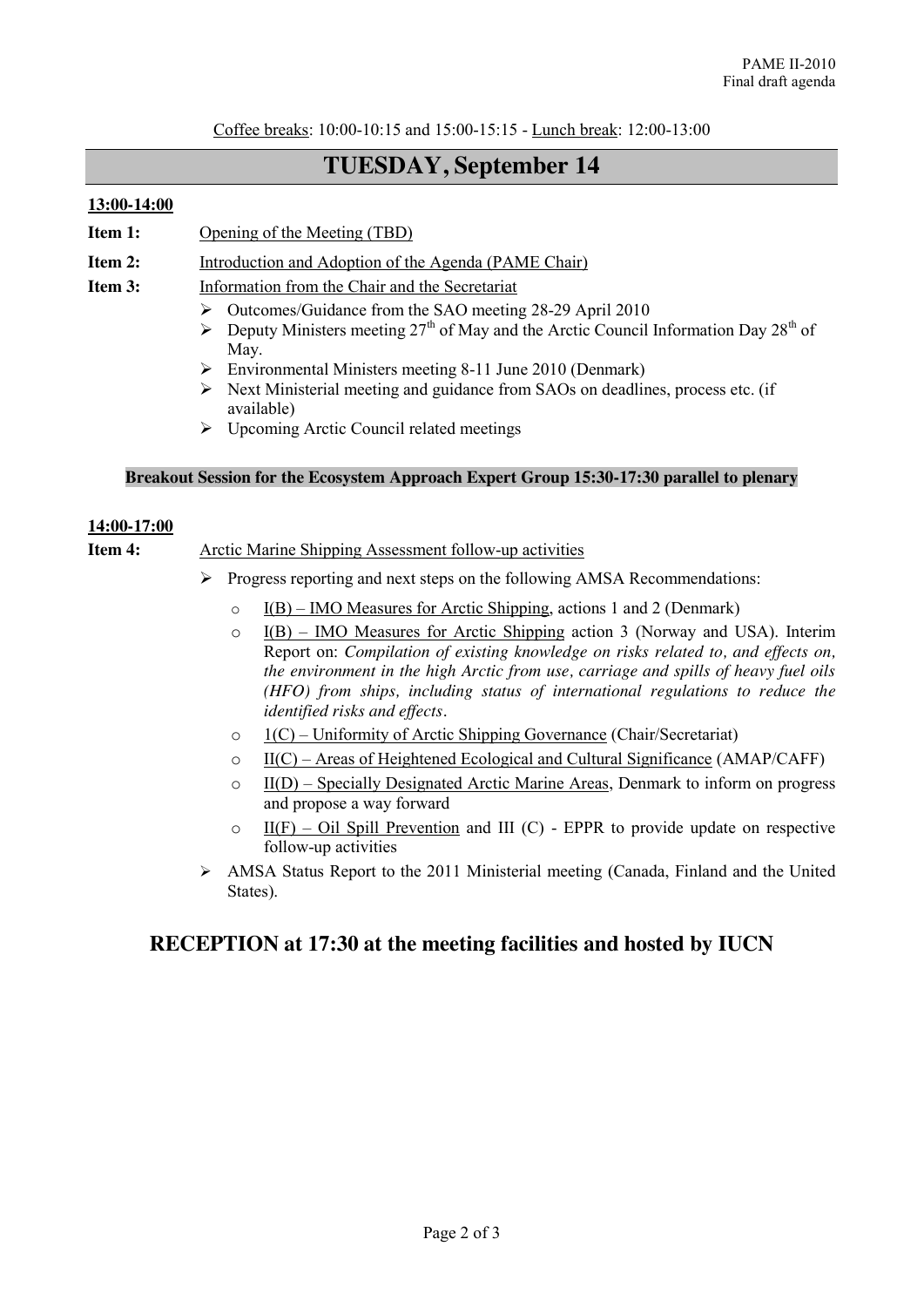## **WEDNESDAY, September 15**

#### **09:00-10:00**

**Item 4 cont:** I(D) – Strengthening Passenger Ship Safety, actions 1 and 2 (Denmark)

- o Best Practices for Arctic Cruise Tourism: Cruise Lines International Association's (CLIA) View (Capt. Ted Thompson)
- ¾ Tour de Table and agreement on next steps and inclusions into PAME Work Plan 2011- 2013 and for 2011 Ministerial meeting.

#### **Breakout Session for AMSA Experts from 10:00-12:00 parallel to plenary to report back to plenary under agenda item 9 on Thursday morning the 16th of Sep.**

#### **10:15-12:00**

| Item 5: | Ecosystem Approach (Norway/USA)                                                                                                                                                                                                                                               |
|---------|-------------------------------------------------------------------------------------------------------------------------------------------------------------------------------------------------------------------------------------------------------------------------------|
|         | $\triangleright$ Status of activities according to the work programme                                                                                                                                                                                                         |
|         | $\triangleright$ Review draft PAME Report to SAOs and Arctic Council on progress towards<br>implementation of the ecosystem based approach and Arctic Ocean management.                                                                                                       |
| Item 6: | Follow up on the 2009 Arctic Offshore Oil and Gas Guidelines and the 2009 RPA                                                                                                                                                                                                 |
|         | Update on replies from PAME HoDs on request to provide links and information on<br>➤<br>respective EIA reports and practices as a means of information sharing (provide access<br>on the PAME homepage).                                                                      |
|         | $\triangleright$ Presentation by Prof. Betsy Baker, The Institute for Energy and the Environment at<br>Vermont Law School – "Implementing the Arctic Offshore Oil and Gas Guidelines in<br>the United States and Canada," White Paper Series (www.vermontlaw.edu/energy/news) |
|         | $\triangleright$ Update on current status and follow-up of the Russian NPA-Arctic Project (Mr.                                                                                                                                                                                |
|         | Sergei Tambiev, the Deputy Project Manager)                                                                                                                                                                                                                                   |
|         | $\triangleright$ I Indate on the outcome of the GPA survey and based on this propose next steps to                                                                                                                                                                            |

Update on the outcome of the GPA survey and based on this propose next steps to coordinate with the GPA work on the application of a clearing house.

#### **Breakout Session for Ecosystem Approach Expert Group from 13:00-16:00 parallel to plenary if deemed necessary - report back to plenary under agenda item 9**

#### **13:00-16:00**

| Item 7:        | Arctic Ocean Review Project (Canada/Norway/Iceland/Russia/USA)                                                                                                                                                                                                                                                                 |
|----------------|--------------------------------------------------------------------------------------------------------------------------------------------------------------------------------------------------------------------------------------------------------------------------------------------------------------------------------|
|                | Outcome of consultations from the AOR Workshop (13-14 September)<br>➤                                                                                                                                                                                                                                                          |
|                | Update on status of the Phase I AOR Report                                                                                                                                                                                                                                                                                     |
|                | Proposed next steps and process/timeline to finalize Phase I AOR Report<br>➤                                                                                                                                                                                                                                                   |
|                | Content/draft work plan items for the AOR Phase II $(2011-2013)$ – inclusion into the<br>➤<br><b>PAME Work Plan 2011-2013</b>                                                                                                                                                                                                  |
|                | $\triangleright$ Tour de Table and agreement on next steps                                                                                                                                                                                                                                                                     |
| 16:00-17:00    |                                                                                                                                                                                                                                                                                                                                |
| <b>Item 8:</b> | Draft PAME Work Plan 2011-2013                                                                                                                                                                                                                                                                                                 |
|                | Discussion on the objectives and activities for PAME Work Plan 2011-2013<br>➤<br>New projects proposed by Member Countries?<br>➤<br>Indications/Confirmations on leads on proposed 2011-2013 PAME activities<br>➤<br>$\mathbb{R}$ . Towe do Toble and corresponent on timeling for the development of $\mathbf{DAN}$ Work Plan |

¾ Tour de Table and agreement on timeline for the development of PAME Work Plan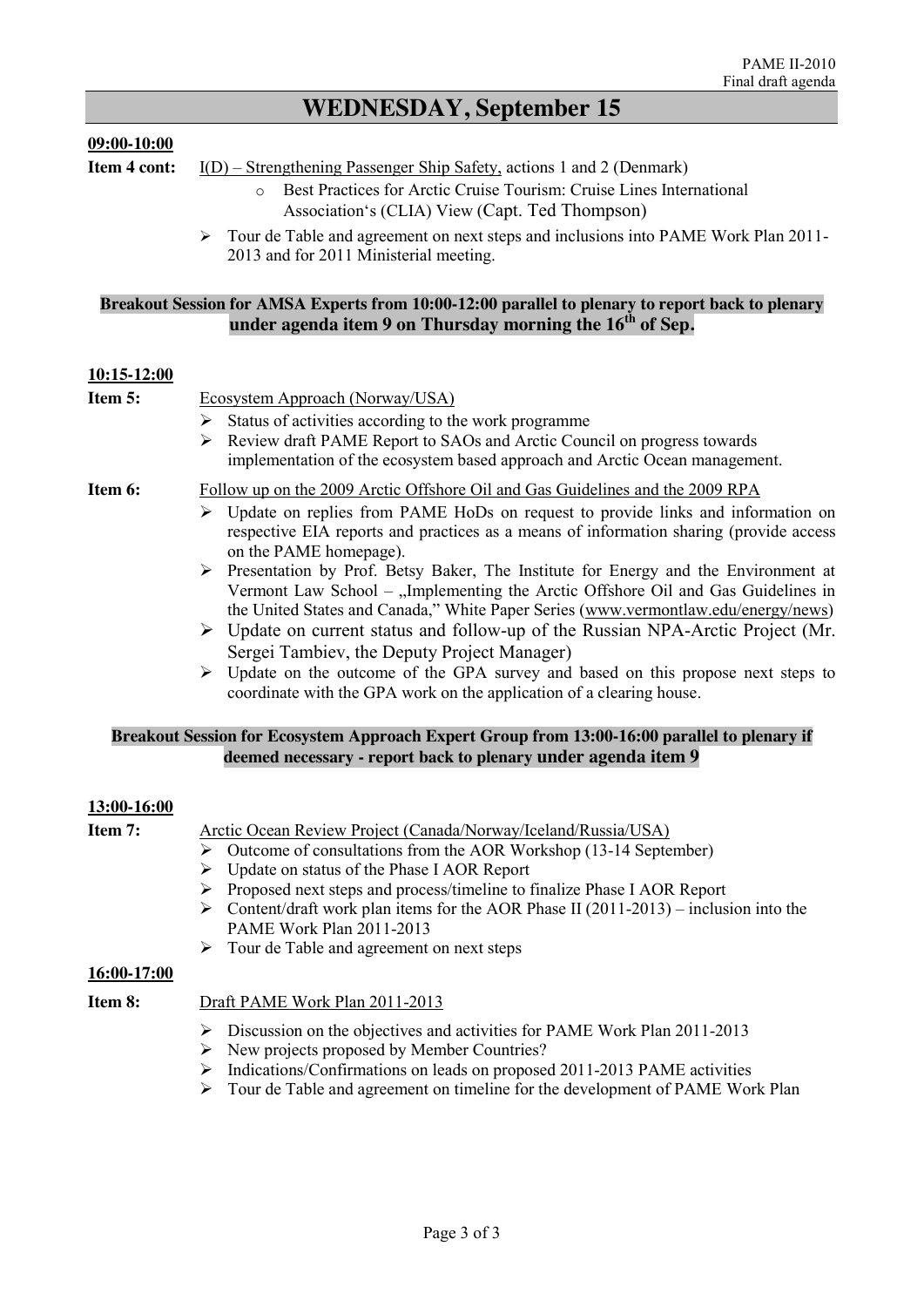### **THURSDAY, September 16**

#### **09:00-12:00 Item 9:** Address any outstanding issues from previous two days  $\triangleright$  AMSA follow-up activities > AOR Project ¾ Ecosystem Approach ¾ PAME Work Plan 2011-2013 **Item 10:** Preparations and deliverables to the 2011 Arctic Council Ministerial meeting  $\geq$  Type of deliverables to the Ministerial meeting<br> $\geq$  Discuss preliminary draft text for the 2011 Min Discuss preliminary draft text for the 2011 Ministerial Declaration  $\triangleright$  Timeline/milestones of actions up to 2011 Ministerial meeting **Item 11:** Summary of Meeting Decisions and Follow up Actions (Chair & Secretariat) ¾ The PAME Progress Report to the SAO meeting 19-20 October 2010 (Chair)  $\triangleright$  Main Records of Decisions from the meeting (Chair)  $\triangleright$  Next PAME meeting (proposed timing is Feb 2011 and location TBD)  $\triangleright$  Reporting on other upcoming related meetings, if relevant **Item 12:** Any other business and closing of the Meeting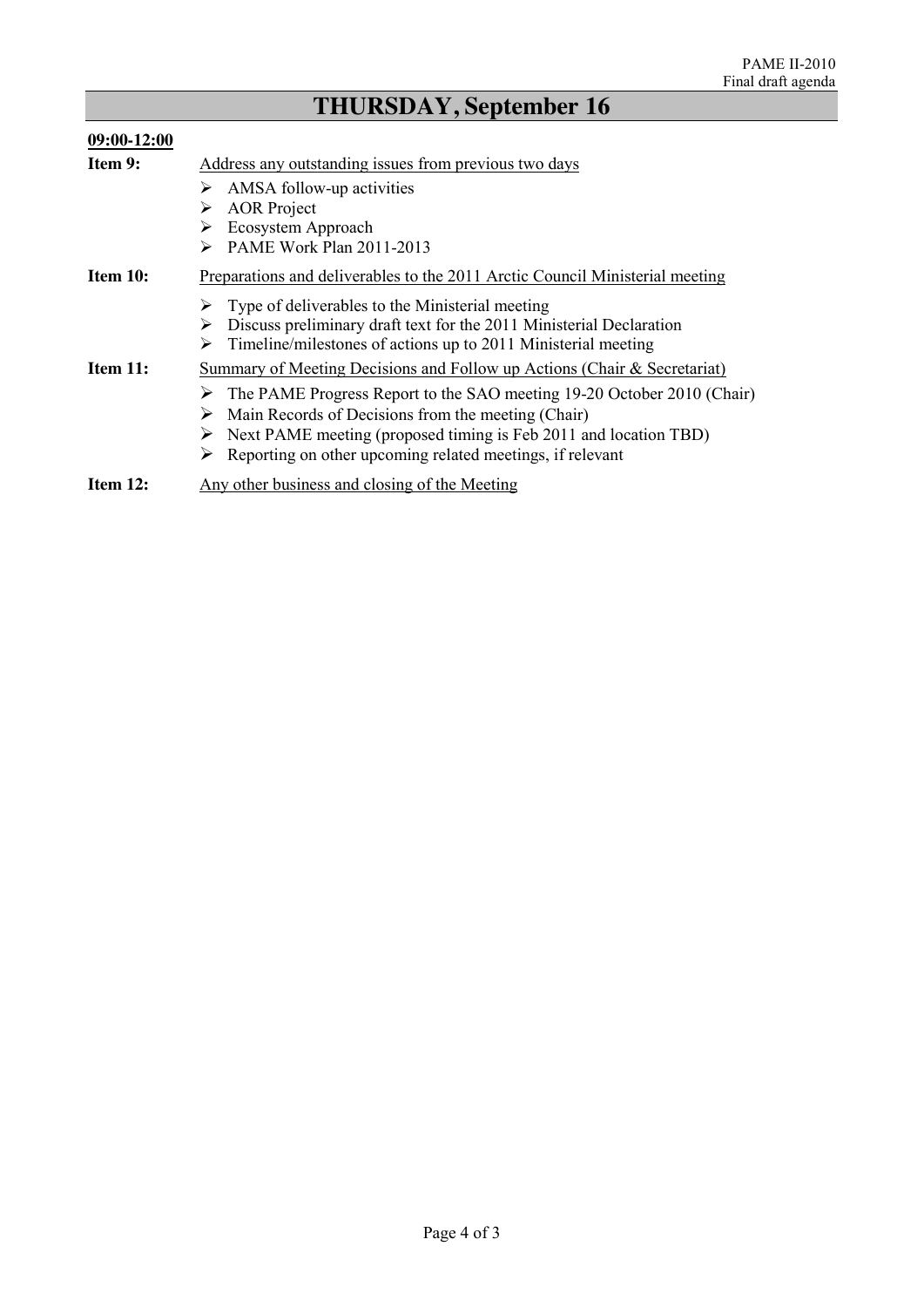

## **PRELIMINARY DRAFT LIST OF PARTICIPANTS**

**PAME II-2010 Working Group Meeting 14 (noon) – 16 (noon) September, 2010 Washington D.C., USA**

| <b>PAME</b> Secretariat                       |                                               |  |  |
|-----------------------------------------------|-----------------------------------------------|--|--|
| <b>Atle Fretheim - PAME Chair</b>             | Soffia Gudmundsdottir                         |  |  |
| <b>Assistant Director General</b>             | <b>Executive Secretary</b>                    |  |  |
| Ministry of the Environment                   | <b>PAME</b> International Secretariat         |  |  |
| Oslo, Norway                                  | Borgir                                        |  |  |
|                                               | Nordurslod                                    |  |  |
| Tel: +47 22 24 53 10                          | 600 Akureyri                                  |  |  |
| Fax: +47 22 24 95 63                          | Iceland                                       |  |  |
| Email: atle.fretheim@md.dep.no                |                                               |  |  |
|                                               | Tel: $+3544611355$                            |  |  |
|                                               | Fax: +354 462 3390                            |  |  |
|                                               | Email: pame@pame.is                           |  |  |
| Olga Pálsdóttir                               |                                               |  |  |
| Administration                                |                                               |  |  |
| <b>PAME</b> International Secretariat         |                                               |  |  |
| Borgir                                        |                                               |  |  |
| Nordurslod                                    |                                               |  |  |
| 600 Akureyri                                  |                                               |  |  |
| Iceland                                       |                                               |  |  |
|                                               |                                               |  |  |
| Tel: $+3544623350$                            |                                               |  |  |
| Fax: $+3544623390$                            |                                               |  |  |
| Email: olga@caff.is                           |                                               |  |  |
|                                               | <b>CANADA</b>                                 |  |  |
| <b>Renee Sauve (HoD)</b>                      | <b>Maureen Copley</b>                         |  |  |
| Director                                      | Senior Advisor, Offshore Waters               |  |  |
| Global Fisheries and Marine Governance Bureau | Land and Water Management Directorate         |  |  |
| <b>International Affairs Directorate</b>      | Northern Affairs Organization                 |  |  |
| Fisheries and Oceans Canada                   | Indian and Northern Affairs Canada            |  |  |
|                                               |                                               |  |  |
| Email: Renee.Sauve@dfo-mpo.gc.ca              | Email: Copleym@ainc-inac.gc.ca                |  |  |
| <b>Robin Kipping</b>                          | <b>Debbie Martin</b>                          |  |  |
| Policy Analyst                                | Chief, Ecosystems and Biodiversity Priorities |  |  |
| <b>International Affairs Directorate</b>      | Environment Canada                            |  |  |
| Fisheries and Oceans Canada                   |                                               |  |  |
|                                               | Tel: $+1819-953-1451$                         |  |  |
| Email: Robin.Kipping@dfo-mpo.gc.ca            | Fax: 819-953-0402                             |  |  |
|                                               | Email: debbie.martin@ec.gc.ca                 |  |  |
| <b>Ross MacDonald</b>                         | <b>Julie Potter</b>                           |  |  |
| Manager                                       | <b>International Fisheries Officer</b>        |  |  |
| Special Projects and Arctic Shipping          | Fisheries and Oceans Canada                   |  |  |
| Design, Equipment and Boating Safety          | Email: Julie.Potter@dfo-mpo.gc.ca             |  |  |
| Transport Canada                              |                                               |  |  |
|                                               |                                               |  |  |
| Email: ross.macdonald@tc.gc.ca                |                                               |  |  |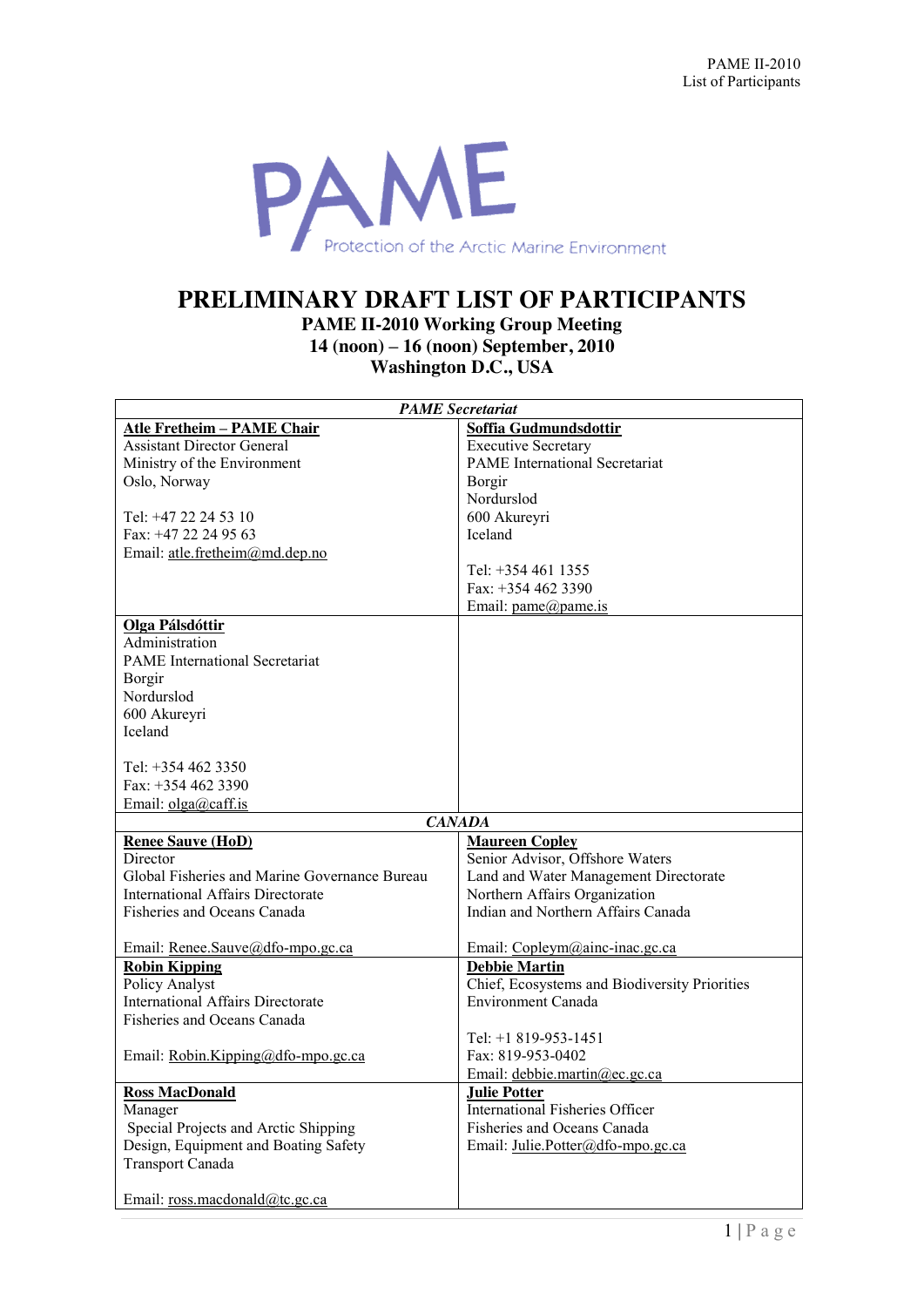|                                               | <b>Bryan Poirier</b>                                                               |
|-----------------------------------------------|------------------------------------------------------------------------------------|
|                                               | <b>Ecosystem and Biodiversity Priorities</b>                                       |
|                                               | Environmental Stewardship Branch                                                   |
|                                               | <b>Environment Canada</b>                                                          |
|                                               |                                                                                    |
|                                               | Email: Bryan.Poirier@ec.gc.ca                                                      |
|                                               |                                                                                    |
|                                               | DENMARK/GREENLAND/FAROE ISLANDS                                                    |
| <b>Kjeld Frank Jørgensen (HoD)</b>            | Maja Sofie Burgaard                                                                |
| Nature Division                               | Head of Section                                                                    |
| Danish Ministry of the Environment            | Licence Department; Petroleum Section                                              |
| Agency for Spatial and Environmental Planning | Bureau of Minerals and Petroleum                                                   |
| Haraldsgade 53                                |                                                                                    |
|                                               | Tel: +299 346835                                                                   |
| Tel: (+45) 72 54 48 65                        | Email: $msbu(@gh.gl)$                                                              |
| Email: kjeldf@blst.dk                         |                                                                                    |
|                                               | <b>Morten Thrane Leth</b>                                                          |
|                                               | Email: MTHL@nanoq.gl ]                                                             |
|                                               | <b>FINLAND</b>                                                                     |
| <b>Kristiina Isokallio (HoD)</b>              | <b>Ms Anita Mäkinen</b>                                                            |
| counsellor                                    | Head of Unit for Marine Environment Protection                                     |
| Ministry of the Environment                   | (and an IMO expert)                                                                |
| P.O. Box 33                                   | Finnish Transport Safety Agency                                                    |
| Kasarmikatu 25                                |                                                                                    |
| FIN-00023, Helsinki                           | Email: Anita.Makinen@trafi.fi                                                      |
|                                               |                                                                                    |
| Email kristiina.isokallio@ymparisto.fi        |                                                                                    |
| <b>ICELAND</b>                                |                                                                                    |
| Sesselja Bjarnadottir                         |                                                                                    |
| Specialist                                    |                                                                                    |
| Ministry for the Environment                  |                                                                                    |
| Iceland                                       |                                                                                    |
|                                               |                                                                                    |
| Email: Sesselja.Bjarnadottir@umh.stjr.is      |                                                                                    |
|                                               | <b>NORWAY</b>                                                                      |
| <b>Ingrid Berthinussen (HoD)</b>              | <b>Jens Koefoed</b>                                                                |
| Senior Advisor                                | Norwegian Maritime Directorate                                                     |
| Climate and Pollution Agency (Klif)           |                                                                                    |
|                                               | Tel: +47 52 74 51 80                                                               |
| Tel: +47 22 57 34 83                          | Email: jens.koefoed@sjofartsdir.no                                                 |
| Email: ingrid.berthinussen@sft.no             |                                                                                    |
| Dr. Hein-Rune Skjoldal                        | Alf Håkon Hoel                                                                     |
| Norwegian Maritime Institute                  | Norwegian Polar Institute (NP)/University of                                       |
|                                               | Tromsø (UiT)                                                                       |
| Tel: +47-55-23-8500                           |                                                                                    |
| Email: hein.rune.skjoldal@imr.no              | Tel: +47 77 64 55 42                                                               |
|                                               | Email: $\underline{ahhoel}(\partial \text{gmail.com} / \partial \text{gmail.com})$ |
|                                               | Alf.Haakon.Hoel@imr.no                                                             |
| <b>Richard Pedersen</b>                       | <b>Mr. Geir Høvik Hansen</b>                                                       |
| Counselor                                     | Norwegian Maritime Directorate                                                     |
| Royal Norwegian Embassy, Washington DC        | Email geir.hovikhansen@sjofartsdir.no                                              |
| Phone: +1 202 460 9825                        |                                                                                    |
| E-mail: Richard.Pedersen@mfa.no               | <b>Mr. Gunnar Sander</b>                                                           |
|                                               | Senior Adviser                                                                     |
|                                               | Norwegian Polar Institute, Tromsø                                                  |
|                                               |                                                                                    |
|                                               | Email: gunnar.sander@npolar.no                                                     |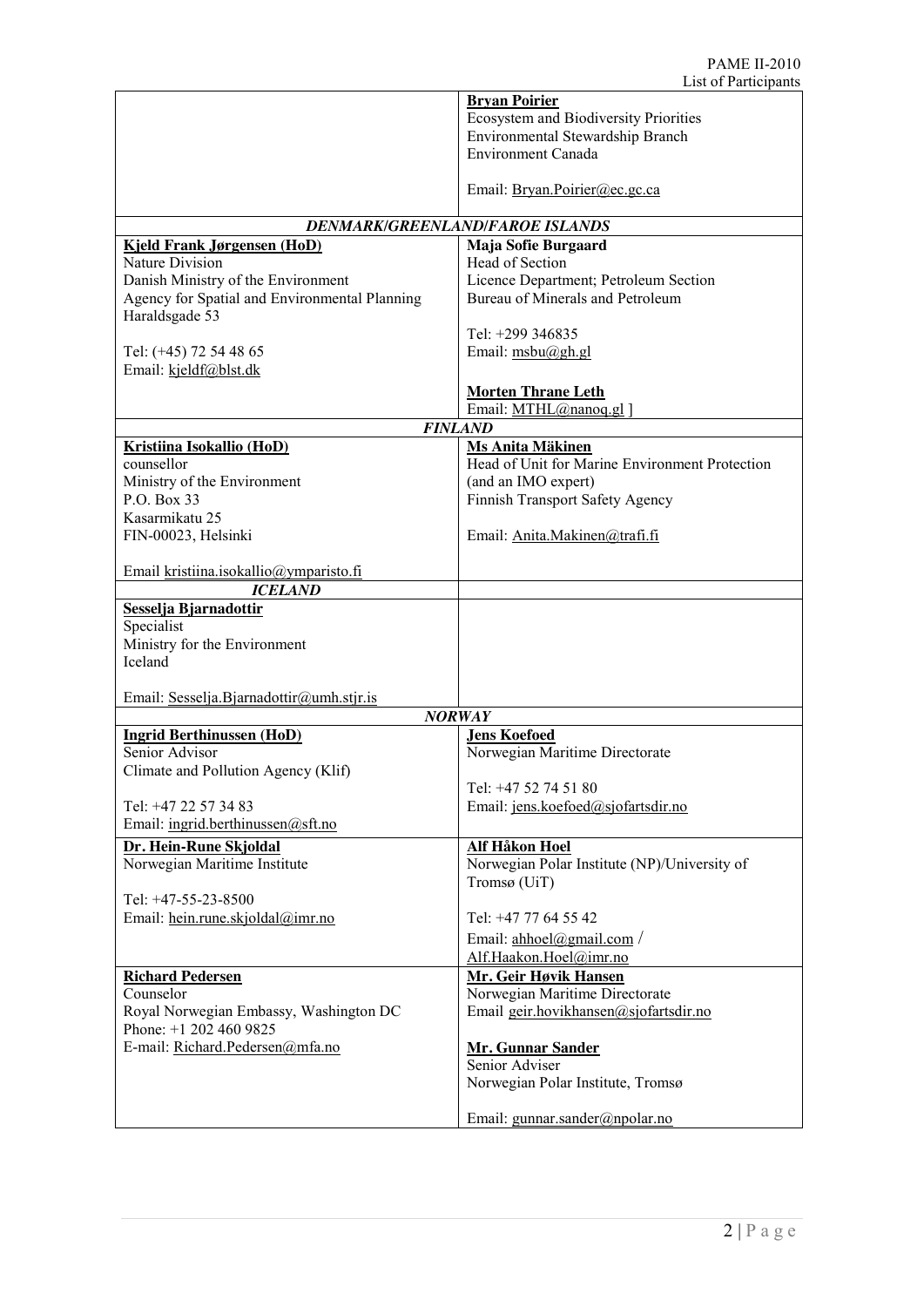| <b>RUSSIA</b>                                    |                                                 |  |
|--------------------------------------------------|-------------------------------------------------|--|
| <b>Alexey V. Vladimirov</b>                      | <b>Sergei Tambiev, PhD</b>                      |  |
| Senior Advisor, Ph.D.                            | Deputy Project Manager                          |  |
| Department of International Cooperation          | UNEP/GEF Project "Russian Federation -          |  |
| Ministry of Natural Resources and Environment of | Support to the National Programme               |  |
|                                                  |                                                 |  |
| <b>Russian Federation</b>                        | of Action for the Protection                    |  |
| Tel: +7(495)2544269                              | of the Arctic Marine Environment" (NPA-Arctic)  |  |
| E-mail: vladimirov@mnr.gov.ru;                   | Leninsky Prospect,                              |  |
| alex.vladimirov@mail.ru                          | 119991 Moscow, Russia                           |  |
|                                                  | Phone: +7-495-7703114; 7304099(97)              |  |
|                                                  | email: stambiev@npa-arctic.ru;                  |  |
|                                                  | s tambiev@yahoo.com; stambiev@mail.ru           |  |
|                                                  | <b>SWEDEN</b>                                   |  |
| <b>Ann-Sofi Israelson (HoD)</b>                  |                                                 |  |
| Swedish Environmental Protection Agency          |                                                 |  |
| International secretariat                        |                                                 |  |
|                                                  |                                                 |  |
|                                                  |                                                 |  |
| Tel: +46 8 698 1270                              |                                                 |  |
| Email: ann-sofi.israelson@naturvardsverket.se    |                                                 |  |
|                                                  | <b>UNITED STATES</b>                            |  |
| Elizabeth S. McLanahan (HoD)                     | <b>Peter H. Oppenheimer</b>                     |  |
| <b>Acting Deputy Director</b>                    | Senior Counselor for International Law          |  |
| <b>NOAA Office of International Affairs</b>      | Office of General Counsel                       |  |
| Herbert C. Hoover Building, Room 6224, MS 5230   | National Oceanic and Atmospheric Administration |  |
| 14th and Constitution Avenue, NW                 | U.S. Department of Commerce                     |  |
| Washington, DC 20230                             | 1401 Constitution Ave., NW - HCHB 7837          |  |
|                                                  |                                                 |  |
|                                                  | Washington, D.C. 20230                          |  |
| Tel: +1 202 482 5140                             |                                                 |  |
| Fax: $+1$ 202 482 4307                           | Tel: $+1$ (202) 482-0032                        |  |
| Email: Elizabeth.McLanahan@noaa.gov              | Fax: $+1$ (202) 371-0926                        |  |
|                                                  | Email: Peter.Oppenheimer@noaa.gov               |  |
| <b>Dennis Thurston</b>                           | <b>Kenneth Sherman</b>                          |  |
| Bureau of Ocean Energy Management, Regulation    | Director                                        |  |
| and Enforcement                                  | <b>USDOC/NOAA/NMFS</b>                          |  |
| U.S. Department of the Interior                  | Narragansett Laboratory                         |  |
| 3801 Centerpoint Drive                           | 28 Tarzwell Drive                               |  |
| Suite 500                                        |                                                 |  |
|                                                  | Narragansett, RI 02882                          |  |
| Anchorage, Alaska 99503                          | <b>United States</b>                            |  |
| Tel (907) 903-1511                               | Tel: +1 401 782 3211                            |  |
|                                                  |                                                 |  |
| Email: Dennis.Thurston@boemre.gov                | Email: ksherman@mola.na.nmfs.gov                |  |
| <b>Greg O'Brien</b>                              | <b>CAPT John P. Nadeau, USCG</b>                |  |
| Ocean Policy Advisor                             | Chief, Office of Design & Engineering Standards |  |
| U.S. Department of State                         | <b>US Coast Guard Headquarters</b>              |  |
| 2201 C Street NW                                 | John.P.Nadeau@uscg.mil                          |  |
| Washington DC 20520                              | 202-372-1352                                    |  |
|                                                  | Mailing Address:                                |  |
| Tel: 202-647-4971 (V)                            | Commandant (CG-521)                             |  |
| Email: O'BrienGJ@state.gov                       | Attn (CG-521)                                   |  |
|                                                  | <b>US Coast Guard</b>                           |  |
|                                                  | 2100 2nd Street SW Stop 7126                    |  |
|                                                  | Washington, DC 20593-7126                       |  |
|                                                  |                                                 |  |
| David L. Edwards                                 | <b>CDR</b> Benjamin J. Hawkins, USCG            |  |
| International Search and Rescue Expert           | Chief, Human Element & Ship Design Division     |  |
| Commandant (CG-534)                              | Office of Design & Engineering Standards        |  |
| 2100 2nd Street, SW                              | <b>US Coast Guard Headquarters</b>              |  |
| Washington, DC 20593-7363                        | Benjamin.J.Hawkins@uscg.mil                     |  |
|                                                  | 202-372-1355                                    |  |
| Tel: +1 202 372 2087                             | Mailing Address:                                |  |
| Fax: +1 202 372 2912                             | Commandant (CG-5211)                            |  |
|                                                  | Attn (CG-5211)                                  |  |
| Email: David.L.Edwards@uscg.mil                  | <b>US Coast Guard</b>                           |  |
|                                                  |                                                 |  |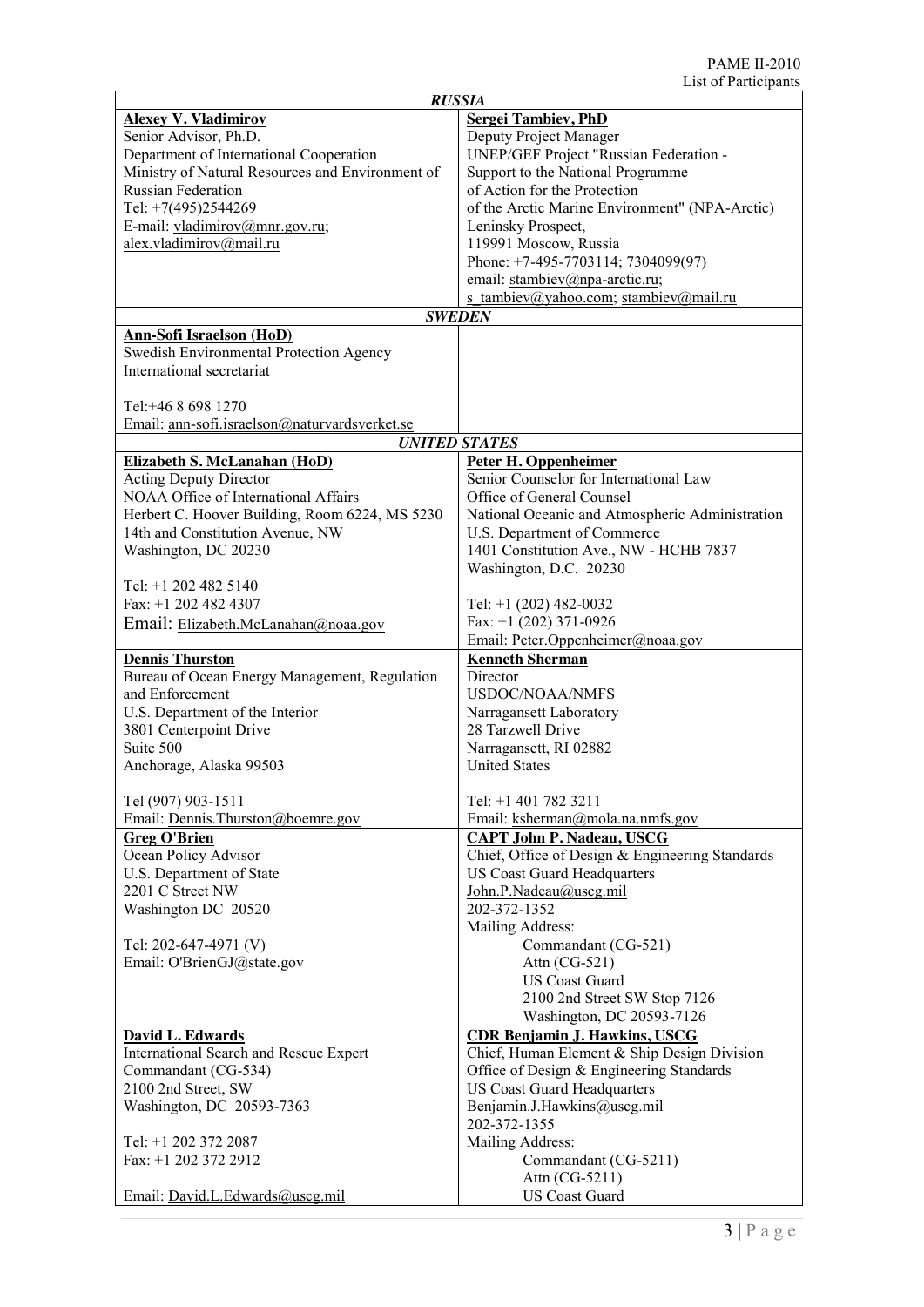|                                                                    | LOU OI I GIUUIPANO<br>2100 2nd Street SW Stop 7126          |  |  |  |
|--------------------------------------------------------------------|-------------------------------------------------------------|--|--|--|
|                                                                    | Washington, DC 20593-7126                                   |  |  |  |
| Erika Washburn                                                     | <b>J. Trent Warner, LCDR</b>                                |  |  |  |
| Knauss Sea Grant Fellow                                            | U.S. Department of State                                    |  |  |  |
| NOAA.                                                              | Bureau of Oceans and International Environemtnal            |  |  |  |
| Office of International Affairs                                    | and Scientic Affairs                                        |  |  |  |
| Herbert C. Hoover Building, Room 6224, MS 5230                     | Office of Ocean and Polar Affairs                           |  |  |  |
| 14th and Constitution Avenue, NW Washington,                       | 2201 C Street, N.W., Suite 2665                             |  |  |  |
| DC 20230                                                           | Washington, D.C. 20520                                      |  |  |  |
| 202-482-6196 (phone)                                               | Office: (202) 647-3946<br>Fax: (202) 647-4353               |  |  |  |
| Erika.L.Washburn@noaa.gov                                          | WarnerJT@state.gov                                          |  |  |  |
| <b>Aleut International Association (AIA)</b>                       | <b>ICC</b> Alaska                                           |  |  |  |
| Victoria Gofman                                                    | <b>James Stotts</b>                                         |  |  |  |
| <b>Executive Director</b>                                          | 429 L. Street                                               |  |  |  |
| Email: victoriag@alaska.net                                        | Anchorage, Alaska 99501                                     |  |  |  |
|                                                                    |                                                             |  |  |  |
| <b>Laresa Syverson</b>                                             | Tel: $+1$ (907) 344-6286                                    |  |  |  |
| Youth Delegate                                                     | Email: jimmy@iccalaska.org                                  |  |  |  |
| Aleut International Association                                    |                                                             |  |  |  |
| Email: gee26@hotmail.com                                           |                                                             |  |  |  |
| Saami Council                                                      | <b>ICC</b> Canada                                           |  |  |  |
| <b>Camilla Brattland</b>                                           | <b>Duane smith</b><br><b>ICC</b> Canada                     |  |  |  |
| Saami Council expert                                               |                                                             |  |  |  |
| Email: camilla.brattland@uit.no                                    | Email: inuvialuk@northwestel.net                            |  |  |  |
| <b>Gwich'in Council International (GCI)</b>                        | <b>EPPR Working Group</b>                                   |  |  |  |
| <b>Whitney Lackenbauer</b>                                         | <b>Ann Heinrich</b>                                         |  |  |  |
|                                                                    | <b>EPPR Chair</b>                                           |  |  |  |
| Email: pwlacken@watarts.uwaterloo.ca                               |                                                             |  |  |  |
|                                                                    | Email: Ann.Heinrich@nnsa.doe.gov                            |  |  |  |
|                                                                    |                                                             |  |  |  |
|                                                                    |                                                             |  |  |  |
|                                                                    | <b>AMAP Working Group</b>                                   |  |  |  |
| <b>John Calder</b>                                                 | <b>Thomas R. Armstrong, PhD</b>                             |  |  |  |
| <b>AMAP</b> Vice-Chair                                             | Senior Advisor for Climate Change                           |  |  |  |
|                                                                    | U.S. Department of the Interior                             |  |  |  |
| Email: John.Calder@noaa.gov                                        | 1849 C Street, NW                                           |  |  |  |
|                                                                    | Washington, DC 20240                                        |  |  |  |
|                                                                    |                                                             |  |  |  |
|                                                                    | Email: Tom Armstrong@ios.doi.gov                            |  |  |  |
|                                                                    | <b>Ryan Close</b>                                           |  |  |  |
|                                                                    | Email: ryan_close@ios.doi.gov                               |  |  |  |
| The Netherlands-Observer Country                                   | France - Observer Country                                   |  |  |  |
| E.J. Molenaar                                                      | <b>Daniel Silvestre</b>                                     |  |  |  |
| Senior Research Associate                                          | In charge of maritime subjects                              |  |  |  |
| Netherlands Institute for the Law of the Sea                       | Ministry of Trans port                                      |  |  |  |
| (NILOS)                                                            |                                                             |  |  |  |
| Utrecht University & Adjunct Professor Law of the                  | Email: daniel.silvestre@developpement-                      |  |  |  |
| Sea, Faculty of Law, University of Tromsø                          | durable.gouv.fr                                             |  |  |  |
|                                                                    |                                                             |  |  |  |
| Email: E.J.Molenaar@uu.nl                                          |                                                             |  |  |  |
| <b>UNEP/GRID Arendal</b>                                           |                                                             |  |  |  |
| <b>Tina Kurvits</b><br>North American Coordinator, Polar Programme | <b>Amy Fraenkel</b><br>Director and Regional Representative |  |  |  |
| UNEP/GRD-Arendal                                                   | United Nations Environment Programme, Regional              |  |  |  |
|                                                                    | Office for North America                                    |  |  |  |
| Tel:: $+1$ 613 943 86 43                                           | 900 17th Street, NW                                         |  |  |  |
| Email: Tiina.Kurvits@grida.no                                      | Washington, D.C. 20006                                      |  |  |  |
|                                                                    | 1 (202) 785-0465                                            |  |  |  |